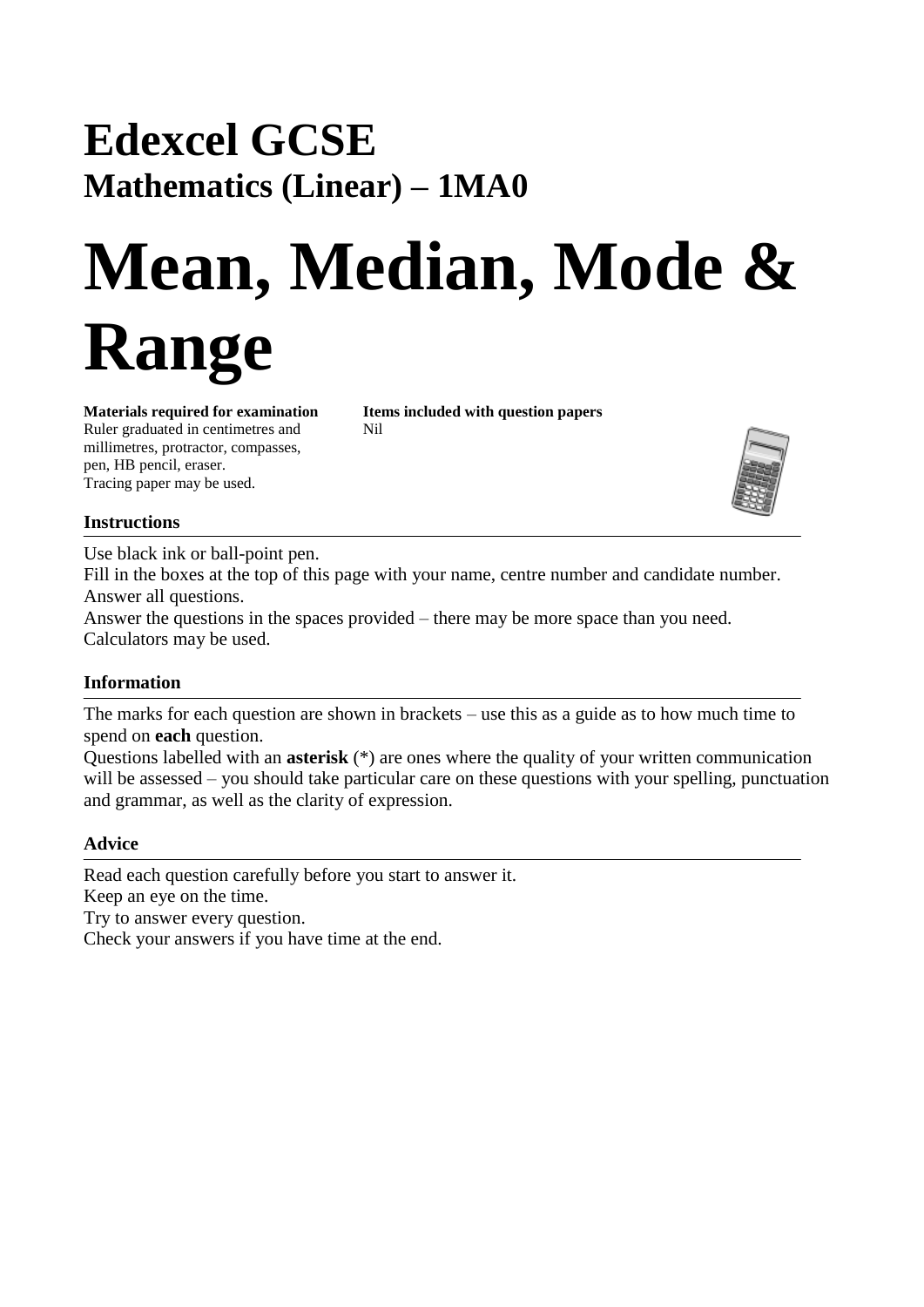**1.** Chloe made a list of her homework marks.

4 5 5 5 4 3 2 1 4 5

- (a) Write down the mode of her homework marks.
- ……………………. **(1)** (b) Work out her mean homework mark. ……………………. **(2) (Total 3 marks) 2.** Peter rolled a 6-sided dice ten times. Here are his scores. 3 2 4 6 3 3 4 2 5 4 (a) Work out the median of his scores. ................................. **(2)** (b) Work out the mean of his scores. ................................. **(2)** (c) Work out the range of his scores. .................................

**(1) (Total 5 marks)**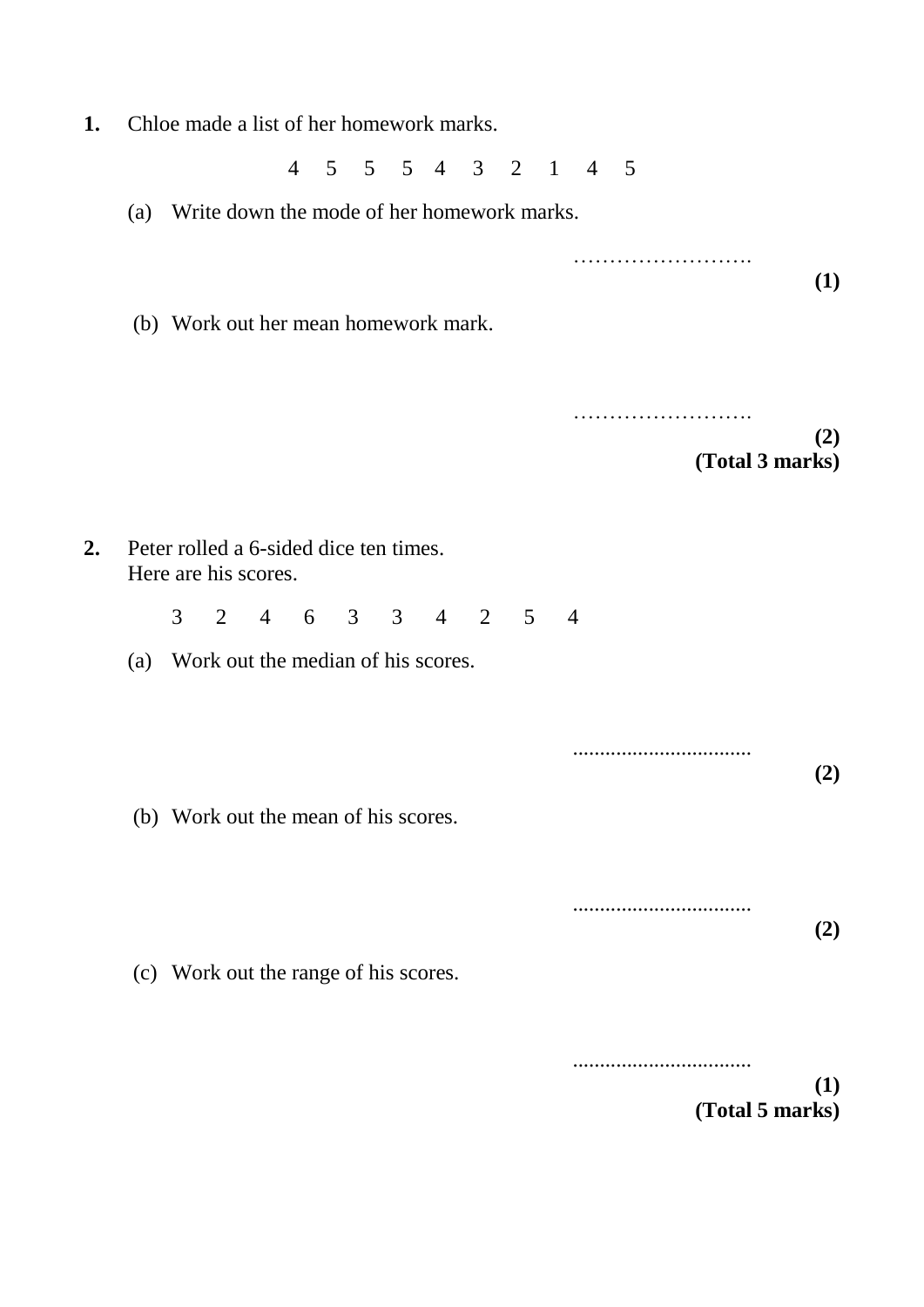| 3. | Here are the weights, in kg, of 8 people. |    |    |                            |                                        |    |    |    |    |                        |  |
|----|-------------------------------------------|----|----|----------------------------|----------------------------------------|----|----|----|----|------------------------|--|
|    |                                           | 63 | 65 | 65                         | 70                                     | 72 | 86 | 90 | 97 |                        |  |
|    | (a)                                       |    |    |                            | Write down the mode of the 8 weights.  |    |    |    |    |                        |  |
|    |                                           |    |    |                            | (b) Work out the range of the weights. |    |    |    |    | (1)                    |  |
|    |                                           |    |    |                            |                                        |    |    |    |    | (2)<br>(Total 3 marks) |  |
|    |                                           |    |    |                            |                                        |    |    |    |    |                        |  |
| 4. | Here are the ages of 6 people.            |    |    |                            |                                        |    |    |    |    |                        |  |
|    |                                           |    | 5  | 18                         | 10                                     | 14 | 22 | 12 |    |                        |  |
|    | (a)                                       |    |    |                            | Work out the range of these ages.      |    |    |    |    |                        |  |
|    | (b)                                       |    |    | Find the median age.       |                                        |    |    |    |    | (1)                    |  |
|    |                                           |    |    |                            |                                        |    |    |    |    |                        |  |
|    |                                           |    |    | (c) Work out the mean age. |                                        |    |    |    |    | (2)                    |  |
|    |                                           |    |    |                            |                                        |    |    |    |    |                        |  |

**(2) (Total 5 marks)**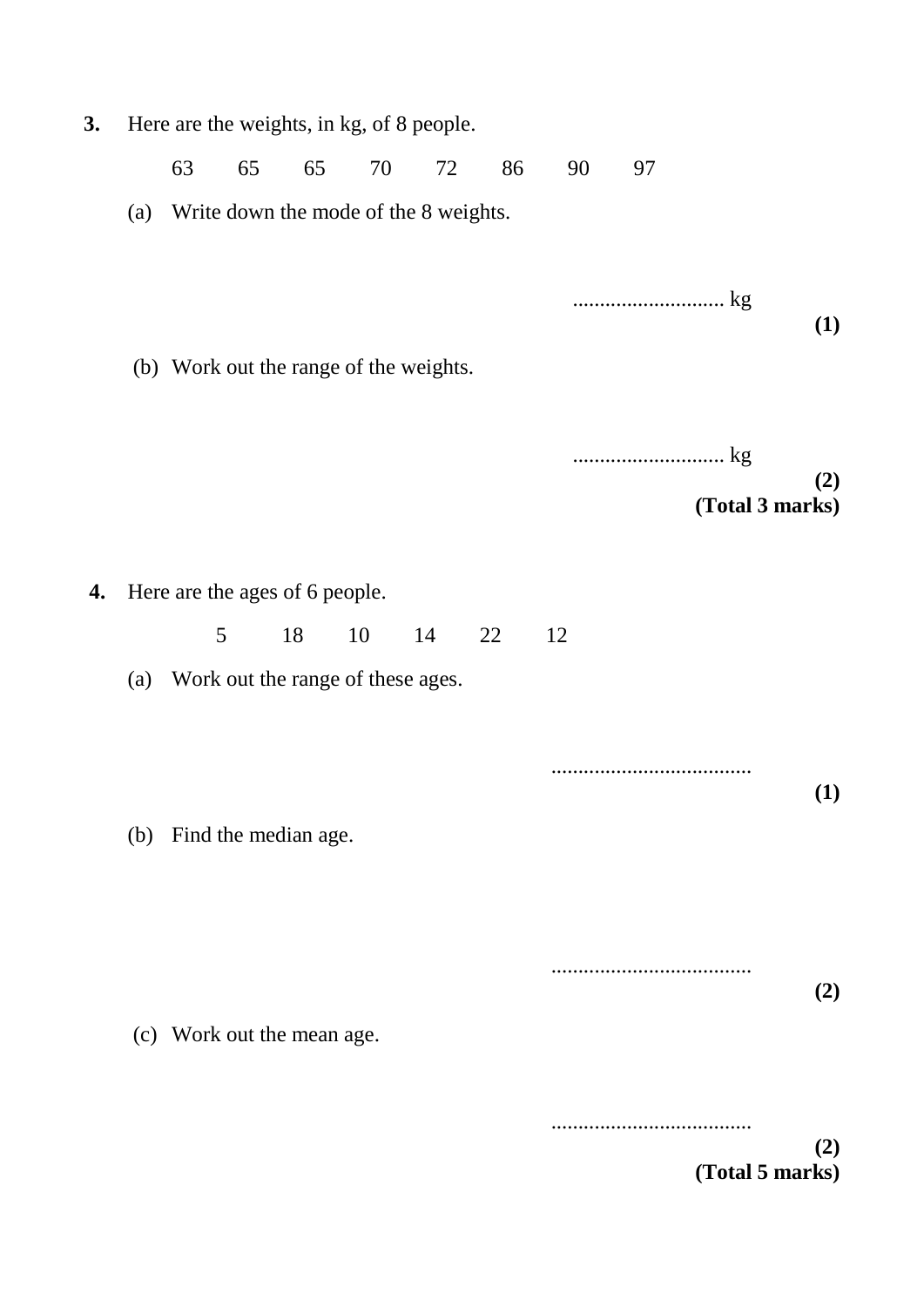**5.** Here are the shoe sizes of 6 students.

#### **2 10 7 6 10 9**

(a) Work out the range of these shoe sizes.

..................................... **(1)** (b) Find the median shoe sizes. ..................................... **(2)** (c) Work out the mean shoe sizes. ..................................... **(2) (Total 5 marks) 6.** Jalin wrote down the ages, in years, of seven of his relatives. **45, 38, 43, 43, 39, 40, 39** (a) Find the median age. ....................................... **(1)** (b) Work out the range of the ages. ....................................... **(1)** (c) Work out the mean age.

> **(2) (Total 4 marks)**

.......................................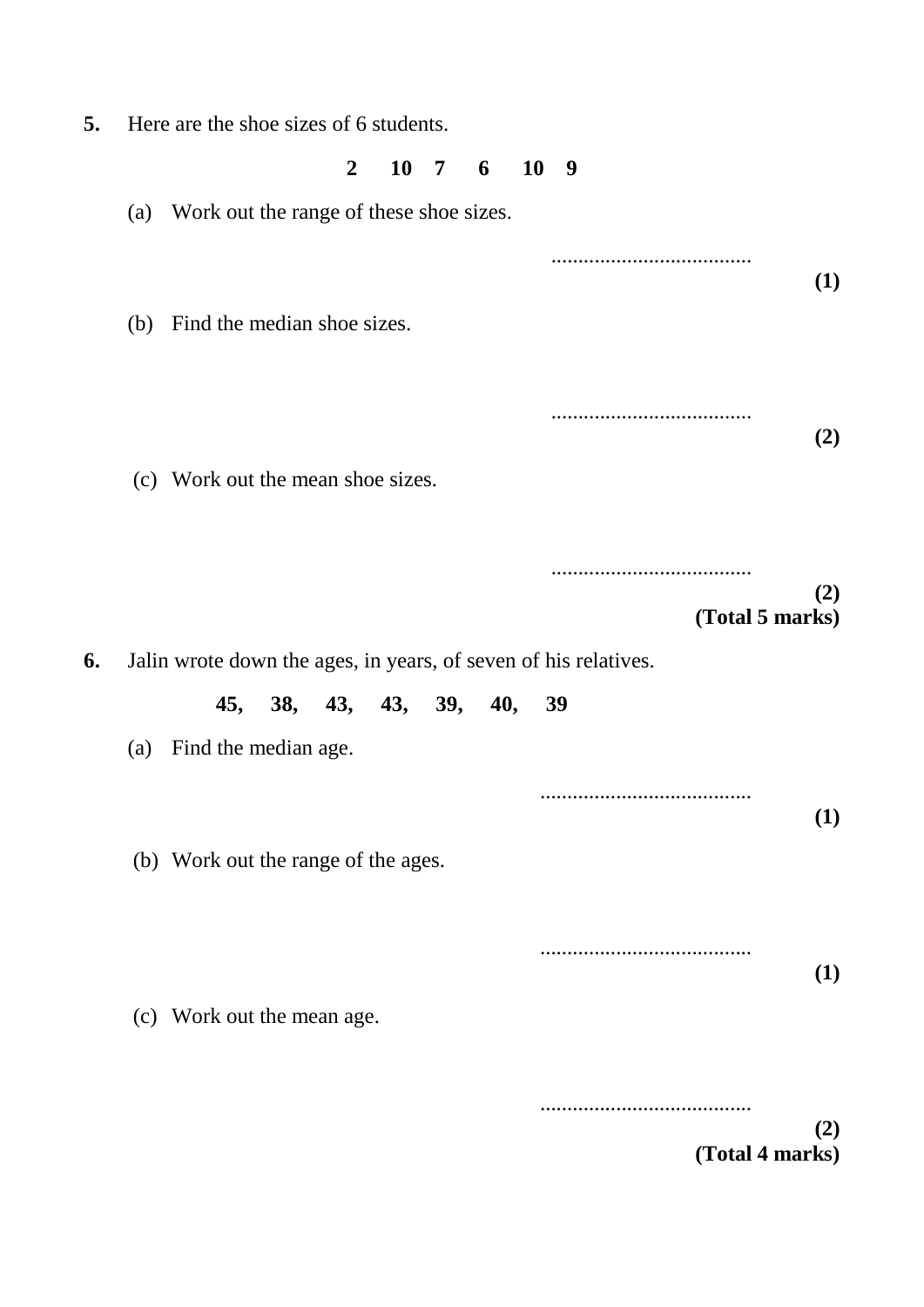**7.** Mr Smith kept a record of the number of absences for each student in his class for one term.

Here are his results. **0 0 0 8 4 5 5 3 2 1** (a) Write down the mode. …………………… **(1)** (b) Work out the mean. …………………… **(2) (Total 3 marks) 8.** Here are 10 numbers. **3 2 5 4 2 4 6 2 1 2** (a) Find the mode of these numbers. ....................................... **(1)** (b) Find the median of these numbers. ....................................... **(2)** (c) Find the range of these numbers. .......................................

> **(2) (Total 5 mark)**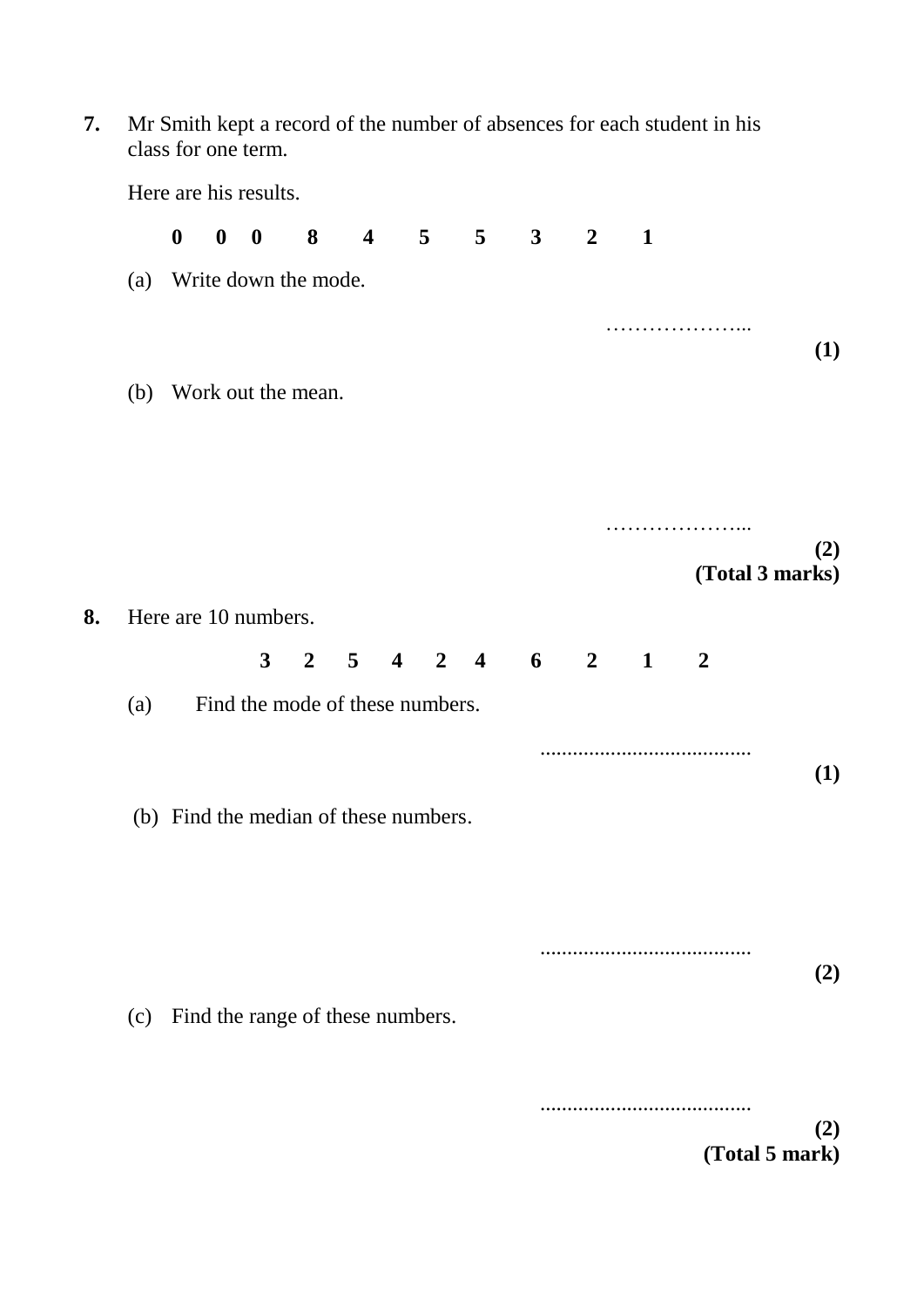| 9. | Here are the test marks of 6 girls and 4 boys. |                                                   |             |  |                     |   |                |   |  |  |   |                 |     |
|----|------------------------------------------------|---------------------------------------------------|-------------|--|---------------------|---|----------------|---|--|--|---|-----------------|-----|
|    |                                                | Girls:                                            |             |  | $5 \t 3 \t 10 \t 2$ |   | $\overline{7}$ | 3 |  |  |   |                 |     |
|    |                                                | Boys:                                             | $2 \quad 5$ |  | 9                   | 3 |                |   |  |  |   |                 |     |
|    | (a) Write down the mode of the 10 marks.       |                                                   |             |  |                     |   |                |   |  |  |   |                 |     |
|    |                                                |                                                   |             |  |                     |   |                |   |  |  |   |                 | (1) |
|    |                                                | (b) Work out the median mark of the <b>boys</b> . |             |  |                     |   |                |   |  |  |   |                 |     |
|    |                                                |                                                   |             |  |                     |   |                |   |  |  |   |                 | (2) |
|    |                                                | (c) Work out the range of the girls' marks.       |             |  |                     |   |                |   |  |  |   |                 |     |
|    |                                                |                                                   |             |  |                     |   |                |   |  |  |   |                 | (1) |
|    | (d) Work out the mean mark of all 10 students. |                                                   |             |  |                     |   |                |   |  |  |   |                 |     |
|    |                                                |                                                   |             |  |                     |   |                |   |  |  |   |                 |     |
|    |                                                |                                                   |             |  |                     |   |                |   |  |  |   |                 | (2) |
|    |                                                |                                                   |             |  |                     |   |                |   |  |  |   | (Total 6 marks) |     |
|    |                                                | 10. Here are ten numbers.                         |             |  |                     |   |                |   |  |  |   |                 |     |
|    | 7 <sup>7</sup>                                 | 6 8 4 5 9 7 3                                     |             |  |                     |   |                |   |  |  | 6 | 7               |     |
|    | (a)                                            | Work out the range.                               |             |  |                     |   |                |   |  |  |   |                 |     |
|    |                                                |                                                   |             |  |                     |   |                |   |  |  |   |                 |     |
|    |                                                |                                                   |             |  |                     |   |                |   |  |  |   |                 |     |
|    | (b)                                            | Work out the mean.                                |             |  |                     |   |                |   |  |  |   |                 | (2) |
|    |                                                |                                                   |             |  |                     |   |                |   |  |  |   |                 |     |
|    |                                                |                                                   |             |  |                     |   |                |   |  |  |   |                 |     |
|    |                                                |                                                   |             |  |                     |   |                |   |  |  |   |                 | (2) |
|    |                                                |                                                   |             |  |                     |   |                |   |  |  |   | (Total 4 marks) |     |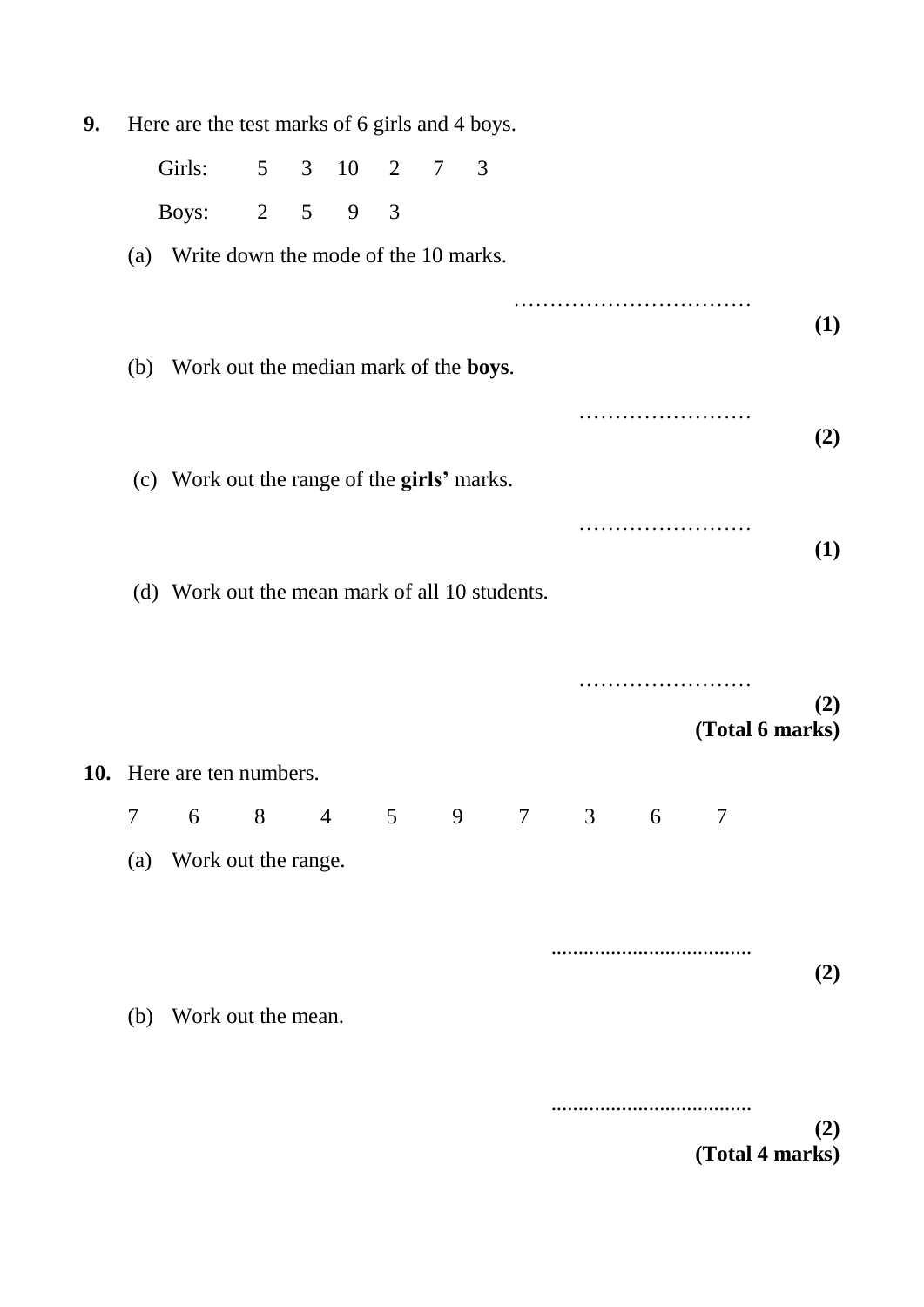**11.** Here are fifteen numbers.

|                                                        |                                                               | 10 | 12 | 13           | 15 | 15 |    |    |    |                 |     |
|--------------------------------------------------------|---------------------------------------------------------------|----|----|--------------|----|----|----|----|----|-----------------|-----|
|                                                        |                                                               | 17 | 19 | 20           | 20 | 20 |    |    |    |                 |     |
|                                                        |                                                               | 21 | 25 | 25           | 25 | 25 |    |    |    |                 |     |
|                                                        | (a) Find the mode.                                            |    |    |              |    |    |    |    |    |                 |     |
|                                                        |                                                               |    |    |              |    |    |    |    |    |                 | (1) |
| (b)                                                    | Find the median.                                              |    |    |              |    |    |    |    |    |                 |     |
|                                                        |                                                               |    |    |              |    |    |    |    |    |                 | (1) |
| (c)                                                    | Work out the range.                                           |    |    |              |    |    |    |    |    |                 |     |
|                                                        |                                                               |    |    |              |    |    |    |    |    | (Total 4 marks) | (2) |
|                                                        | 12. A rugby team played 7 games.                              |    |    |              |    |    |    |    |    |                 |     |
| Here is the number of points they scored in each game. |                                                               |    |    |              |    |    |    |    |    |                 |     |
|                                                        |                                                               | 3  |    | $5 \qquad 8$ |    | 9  | 12 | 12 | 16 |                 |     |
| (a)                                                    | Find the median.                                              |    |    |              |    |    |    |    |    |                 |     |
|                                                        |                                                               |    |    |              |    |    |    |    |    | .               | (2) |
|                                                        | The rugby team played another game.<br>They scored 11 points. |    |    |              |    |    |    |    |    |                 |     |
|                                                        |                                                               |    |    |              |    |    |    |    |    |                 |     |

.................... **(3) (Total 5 marks)**